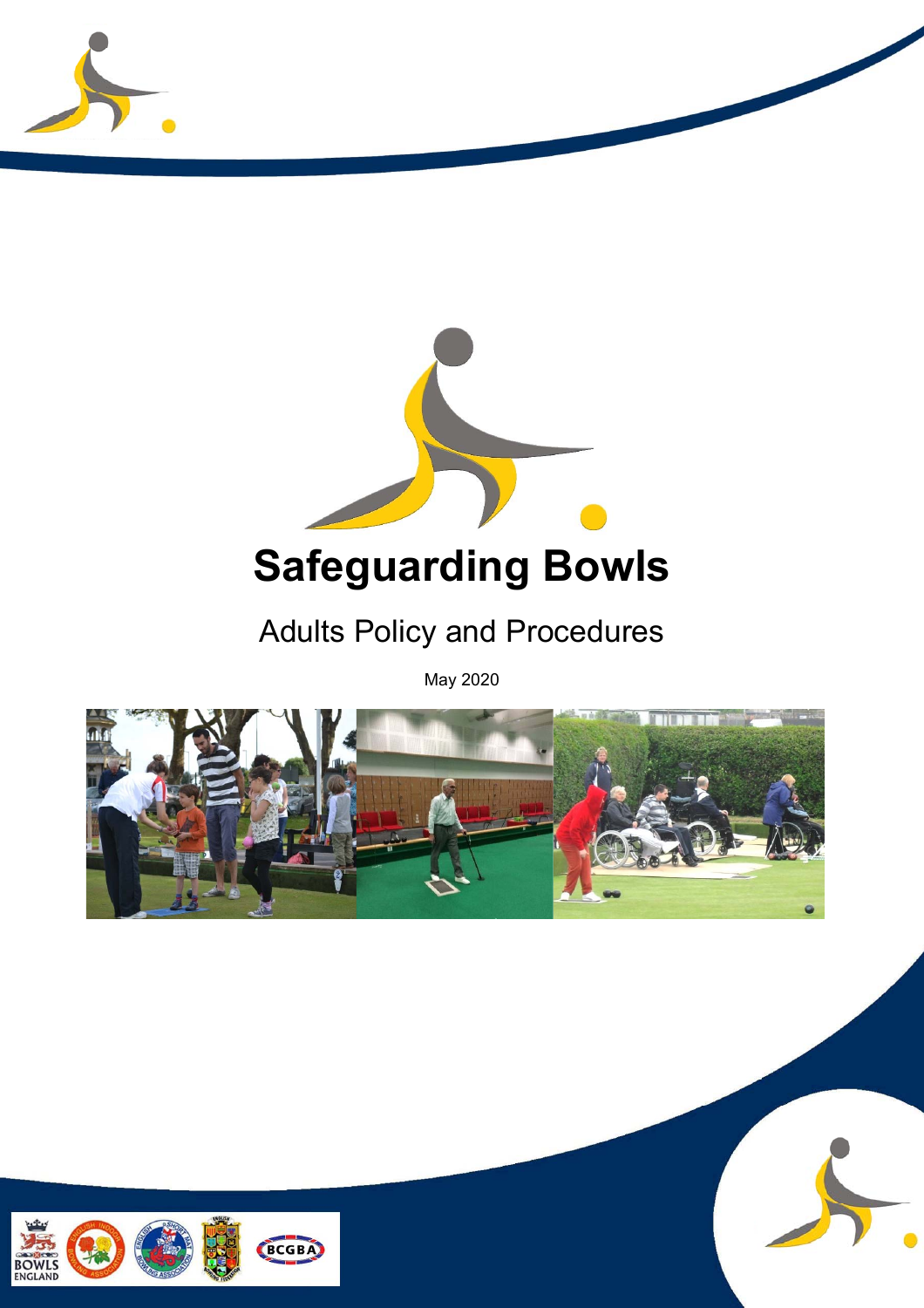#### **Do you have concerns about an adult?**

Safeguarding is everyone's responsibility.

If you have concerns about an adult's safety and or wellbeing you must act on these.

It is not your responsibility to decide whether or not an adult has been abused. It is however your responsibility to act on any concerns.



Make notes and complete an Incident Report Form, submit to Club Welfare Officer or National Governing Body Lead Safeguarding Officer.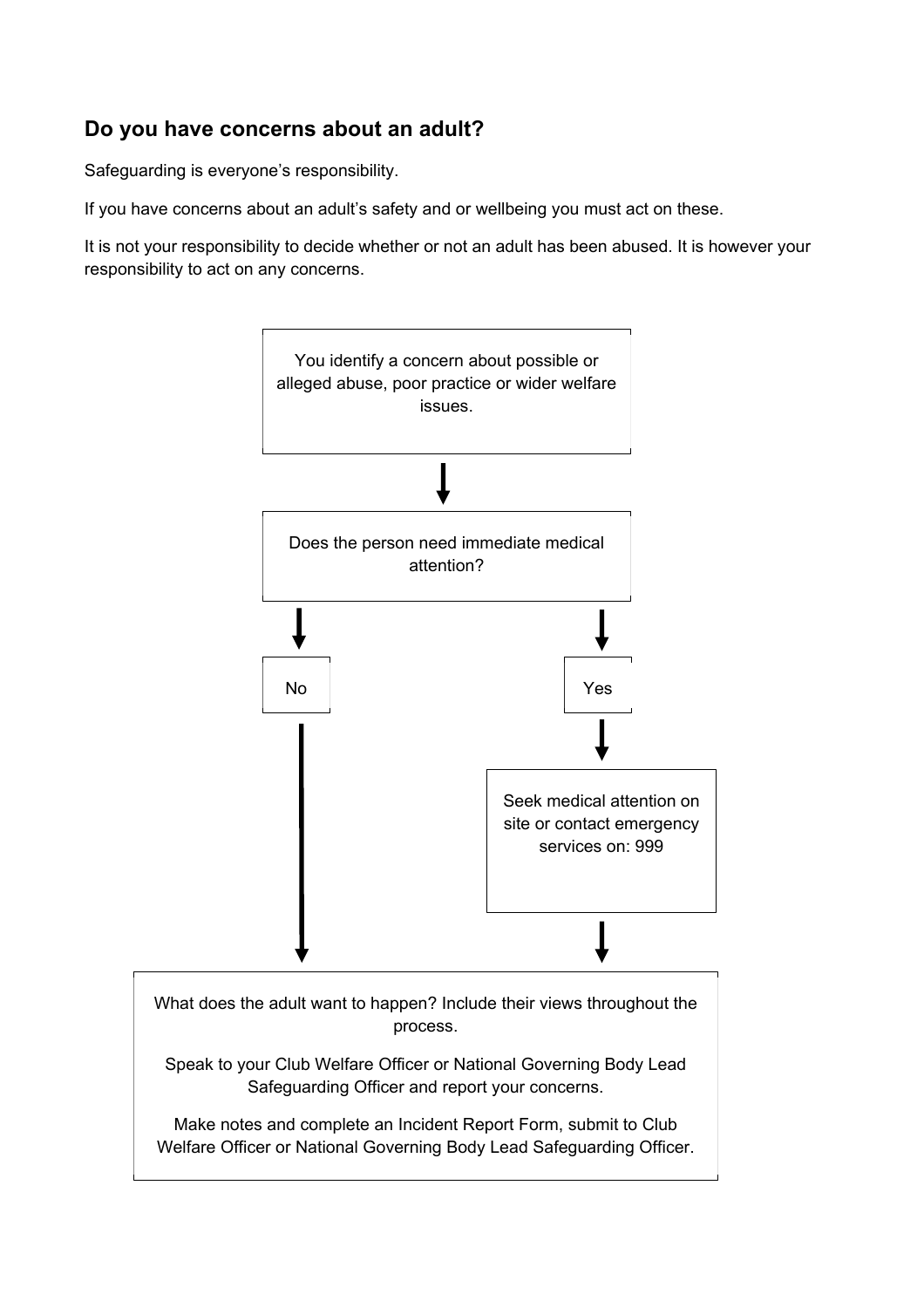## **Content**

| <b>Item</b> | Page |
|-------------|------|
|             |      |
|             |      |
|             |      |
|             |      |
|             |      |
|             |      |
|             |      |
|             |      |
|             |      |
|             |      |
|             |      |
|             |      |
|             |      |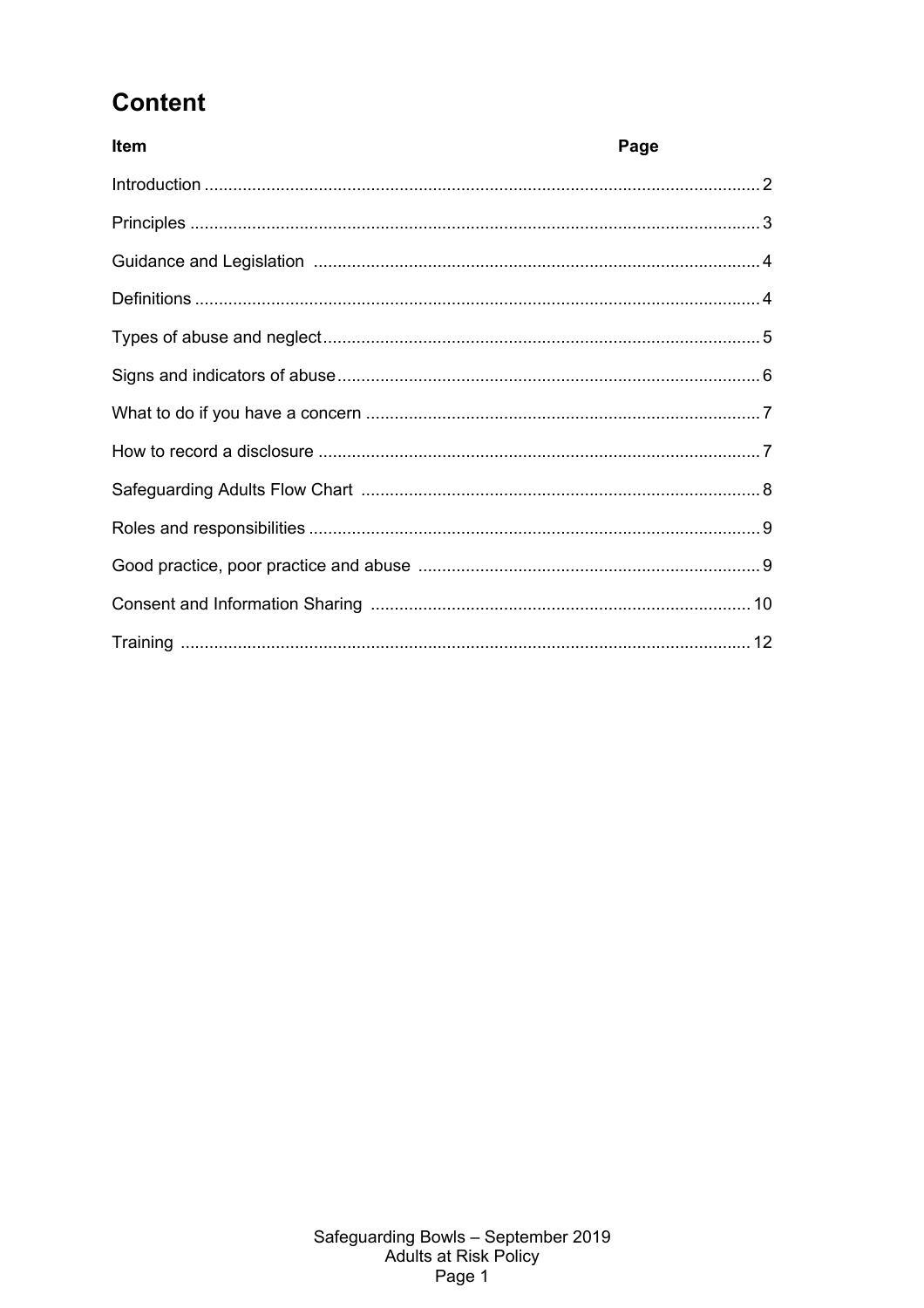

## **Safeguarding Bowls – Adults at Risk**

#### **Introduction**

The Bowls Development Alliance is the umbrella organisation for the development of the sport of bowls, working with all the National Governing Bodies (English Indoor Bowling Association Ltd, Bowls England, English Short Mat Bowling Association, English Bowling Federation and the British Crown Green Bowling Association) of bowls in creating and maintaining a safe and positive environment and accepts our responsibility to safeguard the welfare of all adults involved in Bowls in accordance with the Care Act 2014

The safeguarding adults' policy and procedures apply to all individuals involved in Bowls.

Bowls Development Alliance will encourage and support partner organisations, including clubs and counties to adopt and demonstrate their commitment to the principles and practice of equality as set out in this safeguarding adults policy and procedures.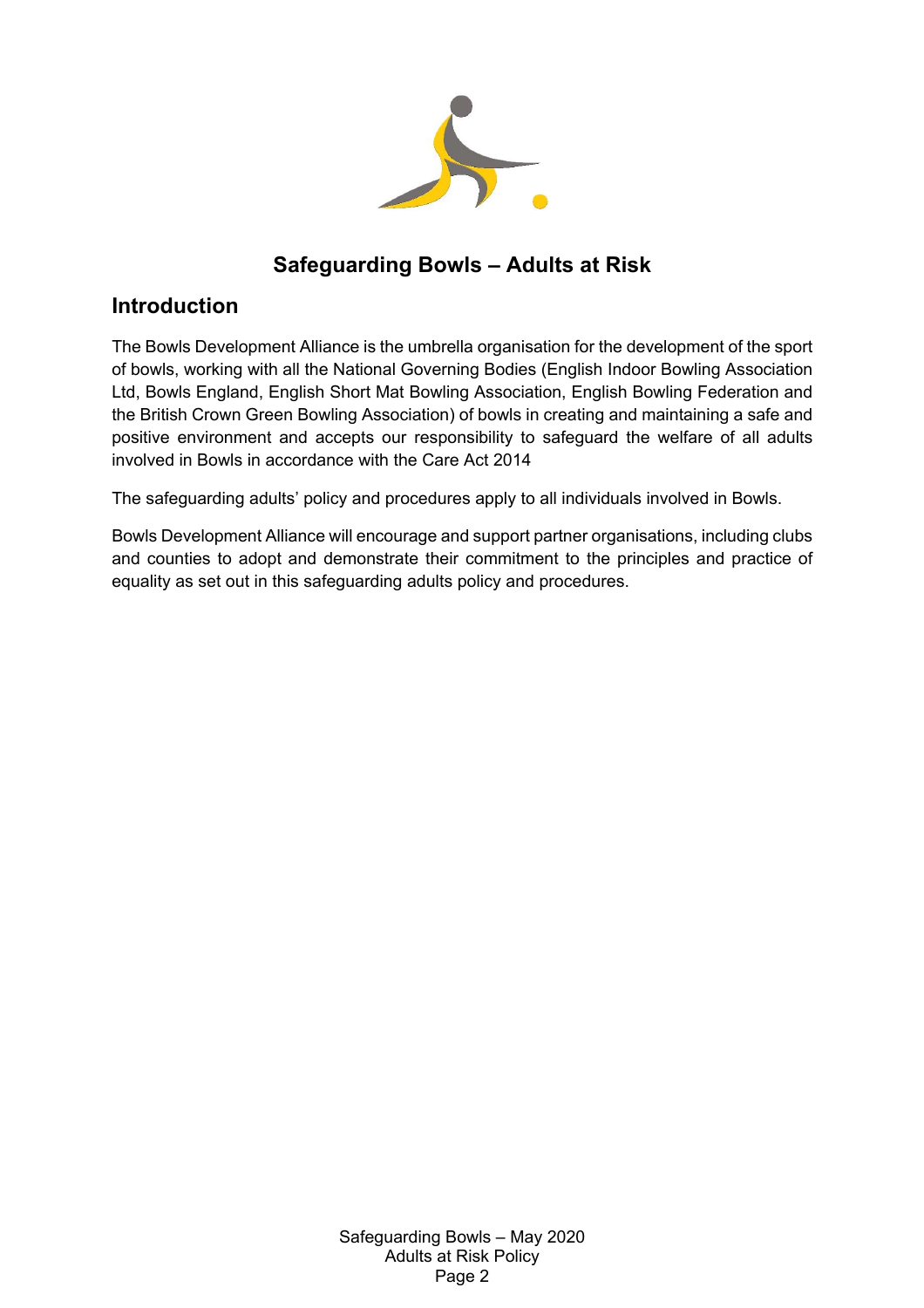## **Principles**

The guidance given in the policy and procedures is based on the following principles:

- All adults, regardless of age, ability or disability, gender, race, religion, ethnic origin, sexual orientation, marital or transgender status have the right to be protected from abuse and poor practice and to play bowls in an enjoyable and safe environment.
- The BDA and NGB's partners recognise that ability and disability can change over time, such that some adults may be additionally vulnerable to abuse, for example those who have a dependency on others or have different communication needs.
- The BDA and NGB's partners recognise that disabled adults may or may not identify themselves or be identified as an adult 'at risk'.
- Everyone involved in bowls has a shared responsibility to ensure the safety and wellbeing of all adults and should act appropriately and report concerns whether these concerns arise within bowls (e.g. inappropriate behaviour of a coach) or outside (e.g. in the wider community).
- All allegations will be taken seriously and responded to quickly, in line with this Policy and the Bowls Development Alliance recognises the role and responsibilities of the statutory agencies in safeguarding adults and is committed to complying with the procedures of the Local Safeguarding Adults Boards.

The Care Act 2014 sets out the following six principles of adult safeguarding that should underpin safeguarding of adults

**Empowerment** - People being supported and encouraged to make their own decisions and informed consent. "I am asked what I want as the outcomes from the safeguarding process and these directly inform what happens."

**Prevention** – It is better to take action before harm occurs. "I receive clear and simple information about what abuse is, how to recognise the signs and what I can do to seek help."

**Proportionality** – The least intrusive response appropriate to the risk presented. "I am sure that the professionals will work in my interest, as I see them, and they will only get involved as much as needed."

**Protection** – Support and representation for those in greatest need. "I get help and support to report abuse and neglect. I get help so that I am able to take part in the safeguarding process to the extent to which I want."

**Partnership** – Local solutions through services working with their communities. Communities have a part to play in preventing, detecting and reporting neglect and abuse. "I know that staff treat any personal and sensitive information in confidence, only sharing what *is helpful and necessary. I am confident that professionals will work together and with me to get the best result for me."* 

**Accountability** – Accountability and transparency in delivering safeguarding. "*I understand the role of everyone involved in my life and so do they."*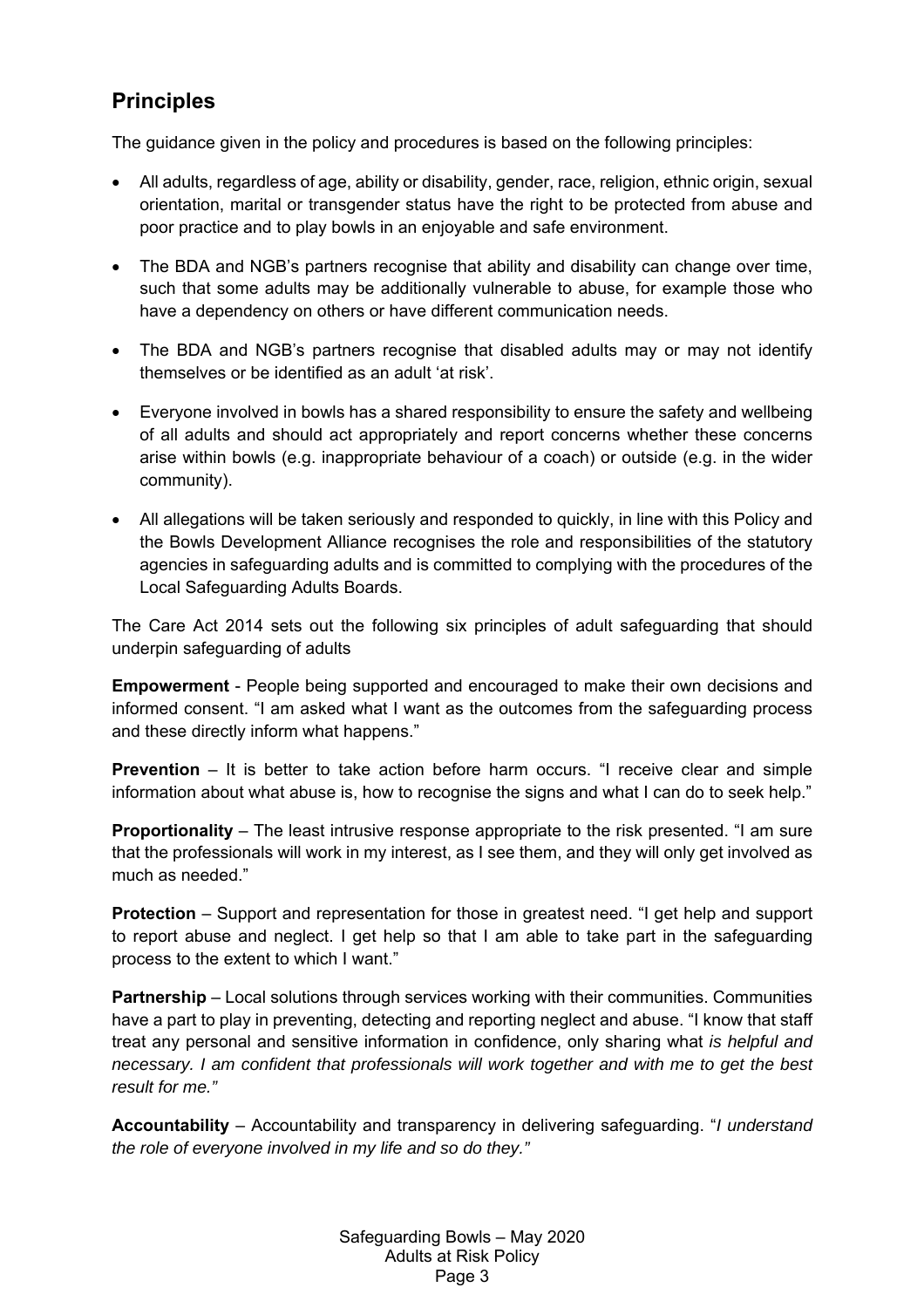#### **Guidance and Llegislation**

The practices and procedures within this Policy are based on the principles contained within UK and international legislation and current Government Guidance. It has been developed to complement the Safeguarding Bowls Policy and supporting guidance, and take the following into consideration:

**Care Act 2014**– statutory guidance www.legislation.gov.uk/ukpga/2014/23/introduction The Care Act introduces new responsibilities for local authorities. It also has major implications for adult care and support providers, people who use services, carers and advocates. It replaces No Secrets and puts adult safeguarding on a statutory footing.

**Protection of Freedoms Act 2012** - www.legislation.gov.uk/ukpga/2012/9/contents. The Protection of Freedoms Act 2012 is an Act of the Parliament of the United Kingdom. As the Protection of Freedoms Bill, it was introduced in February 2011, by the Home Secretary.

**Domestic Violence, Crime and Victims (Amendment) Act 2012** www.legislation.gov.uk/ukpga/2012/4/contents Domestic Violence, Crime and Victims (Amendment) Act 2012 came into force on 2 July 2012.

**Equality Act 2010** - www.gov.uk/guidance/equality-act-2010-guidance. The Act provides a legal framework to protect the rights of individuals and advance equality of opportunity for all. It provides Britain with a discrimination law which protects individuals from unfair treatment and promotes a fair and more equal society.

**Safeguarding Vulnerable Groups Act 2006** - www.legislation.gov.uk/ukpga/2006/47 Introduced the new Vetting and Barring Scheme and the role of the Independent Safeguarding Authority. The Act places a statutory duty on all those working with vulnerable groups to register and undergo an advanced vetting process with criminal sanctions for non-compliance.

**Mental Capacity Act 2005** - www.legislation.gov.uk/ukpga/2005/9/introduction. Its general principle is that everybody has capacity unless it is proved otherwise, that they should be supported to make their own decisions, that anything done for or on behalf of people without capacity must be in their best interests and there should be least restrictive intervention.

**Sexual Offences Act 2003** - www.legislation.gov.uk/ukpga/2003/42/contents. The Sexual Offences Act introduced a number of new offences concerning vulnerable adults and children

**Human Rights Act 1998** - www.legislation.gov.uk/ukpga/1998/42/contents The Human Rights Act 1998 sets out the fundamental rights and freedoms that everyone in the UK is entitled to. It incorporates the rights set out in the European Convention on Human Rights (ECHR) into domestic British law.

**Data Protection Acts 1998 & 2018**- www.legislation.gov.uk/ukpga/2018/12/contents. The Data Protection Act 2018 is a UK Act of Parliament which updates data protection laws in the UK. It is a national law which complements the European Union's General Data Protection Regulation and updates the Data Protection Act 1998

**Disclosure & Barring Service 2013** - www.gov.uk/government/organisations/disclosureand-barring-service Criminal record checks: guidance for employers - How employers or organisations can request criminal records checks on potential employees from the Disclosure and Barring Service (DBS).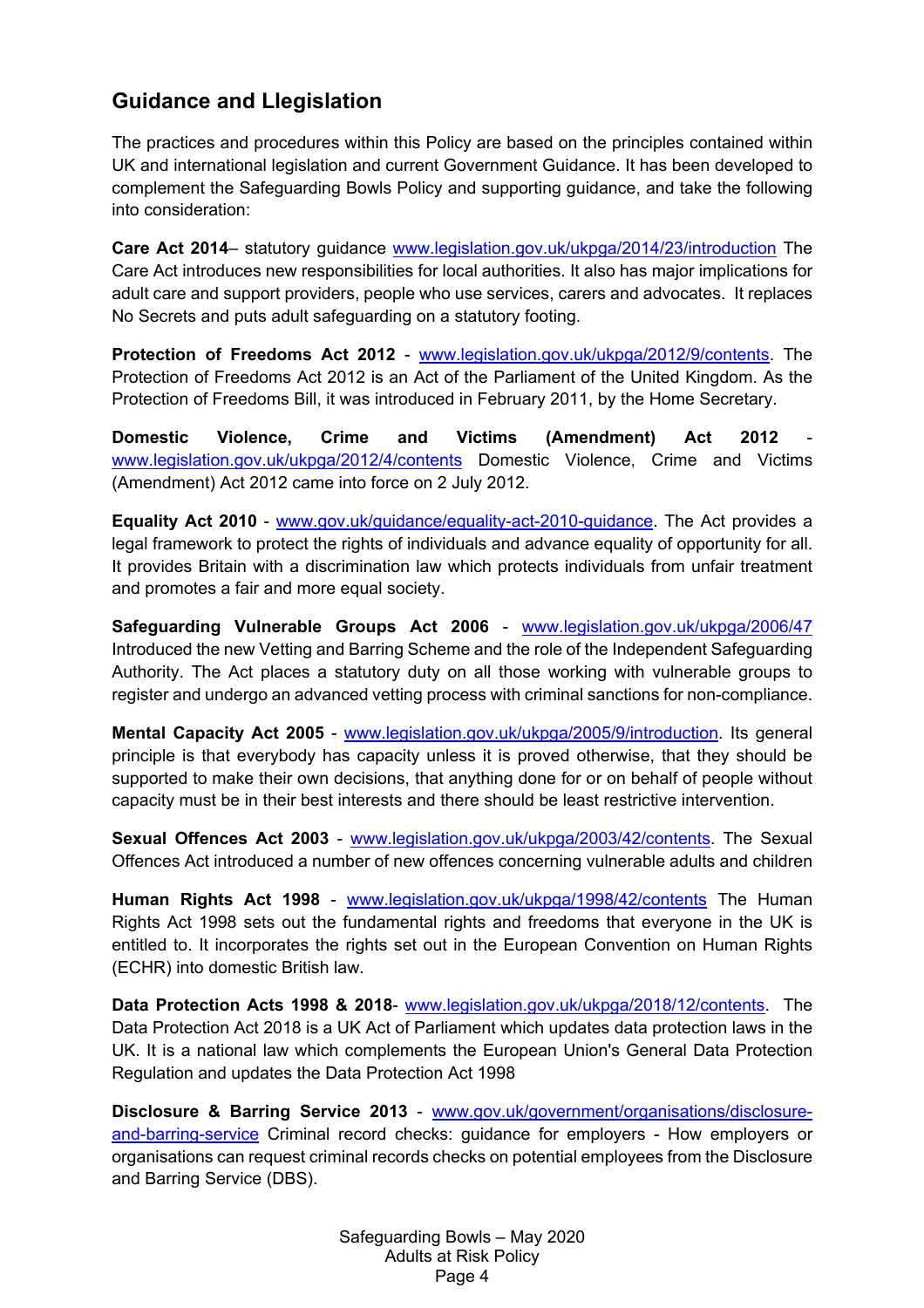**The Care Act 2014 -** http://www.legislation.gov.uk/ukpga/2014/23/contents/enacted The Care Act 2014 sets out in one place, local authorities' duties in relation to assessing people's needs and their eligibility for publicly funded care and support.

**Making Safeguarding Personal Guide 2014** - www.local.gov.uk/our-support/ourimprovement-offer/care-and-health-improvement/making-safeguarding-personal This guide is intended to support councils and their partners to develop outcomes-focused, person-centred safeguarding practice.

#### **Definitions**

To assist working through and understanding this Policy a number of key definitions need to be explained:

**Adult** is anyone aged 18 or over.

**Adult at Risk** is a person aged 18 or over who is in need of care and support regardless of whether they are receiving them, and because of those needs are unable to protect themselves against abuse or neglect. In recent years, there has been a marked shift away from using the term 'vulnerable' to describe adults potentially at risk from harm or abuse.

**Adult in need of care and support** is determined by a range of factors including personal characteristics, factors associated with their situation or environment and social factors. Naturally, a person's disability or frailty does not mean that they will inevitably experience harm or abuse. In the context of safeguarding adults, the likelihood of an adult in need of care and support experiencing harm or abuse should be determined by considering a range of social, environmental and clinical factors, not merely because they may be defined by one or more of the above descriptors. In recent years there has been a marked shift away from using the term 'vulnerable' to describe adults potentially at risk from harm or abuse.

**Abuse** is a violation of an individual's human and civil rights by another person or persons.

**Adult safeguarding** is protecting a person's right to live in safety, free from abuse and neglect.

**Capacity** refers to the ability to make a decision at a particular time, for example when under considerable stress. The starting assumption must always be that a person has the capacity to make a decision unless it can be established that they lack capacity (MCA 2005).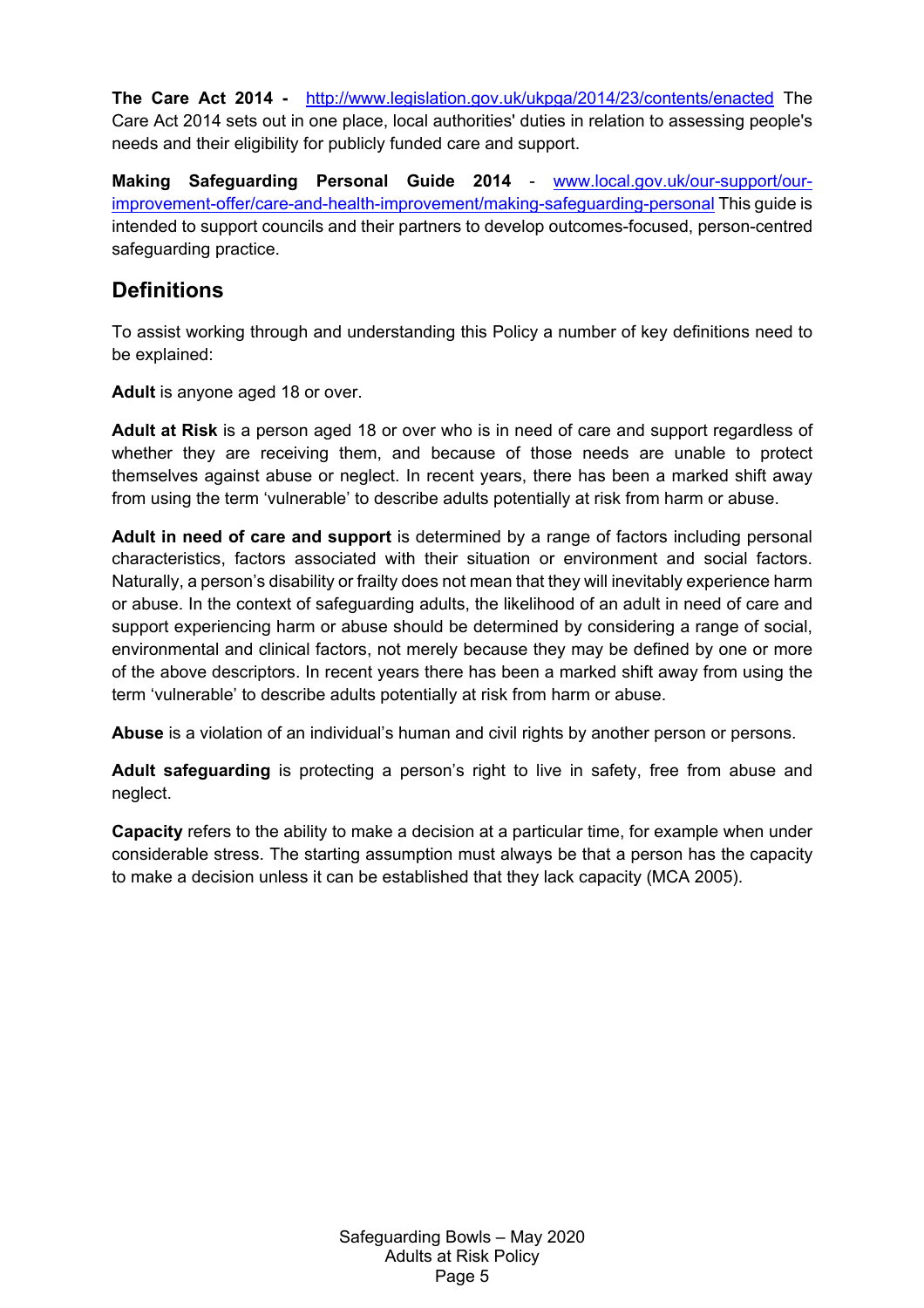## **Types of Abuse and Neglect - Definitions from the Care Act 2014**

This is not intended to be an exhaustive list but an illustrative guide as to the sort of behaviour or issue which could give rise to a safeguarding concern.

**Self-neglect** – this covers a wide range of behaviour: neglecting to care for one's personal hygiene, health or surroundings. In Bowls this could be a player whose appearance becomes unkempt, and deterioration in hygiene.

**Modern Slavery** – encompasses slavery, human trafficking, forced labour and domestic servitude. Traffickers and slave masters use whatever means they have at their disposal to coerce, deceive and force individuals into a life of abuse, servitude and inhumane treatment. In bowls you may notice that a participant in a team has been missing from practice sessions and is not responding to reminders from team members or coaches.

**Domestic Abuse** – including psychological, physical, sexual, financial and emotional abuse. It also includes so called 'honour' based violence. Sport may notice a power imbalance between a participant and a family member. For example, a participant with Downs syndrome may be looking quiet and withdrawn when their brother comes to collect them from sessions, in contrast to their personal assistant whom they greet with a smile.

**Discriminatory** – discrimination is abuse which centres on a difference or perceived difference particularly with respect to race, gender or disability or any of the protected characteristics of the Equality Act. This could be the harassing of a club member because they are or are perceived to be transgender

**Organisational Abuse** – including neglect and poor care practice within an institution or specific care setting such as a hospital or care home. This may range from one off incidents to on-going ill-treatment. It can be through neglect or poor professional practice as a result of the structure, policies, processes and practices within an organisation. In Bowls, this could be coaching without a necessary break.

**Physical Abuse** – includes hitting, slapping, pushing, kicking, misuse of medication, restraint or inappropriate sanctions. This could be a coach intentionally striking an athlete.

**Sexual Abuse** – including rape, indecent exposure, sexual harassment, inappropriate looking or touching, sexual teasing or innuendo, sexual photography, subjection to pornography or witnessing sexual acts, indecent exposure and sexual assault or sexual acts to which the adult has not consented or was pressured into consenting. This could be a fellow athlete who sends unwanted sexually explicit text messages to a learning-disabled adult they are training alongside.

**Financial or Material Abuse** – including theft, fraud, internet scamming, coercion in relation to an adult's financial affairs or arrangements, including in connection with wills, property, inheritance or financial transactions, or the misuse or misappropriation of property, possessions or benefits. This could be someone taking equipment from an athlete with dementia.

**Neglect** – including ignoring medical or physical care needs, failure to provide access to appropriate health social care or educational services, the withholding of the necessities of life, such as medication, adequate nutrition and heating. This could be a coach not ensuring athletes have access to water.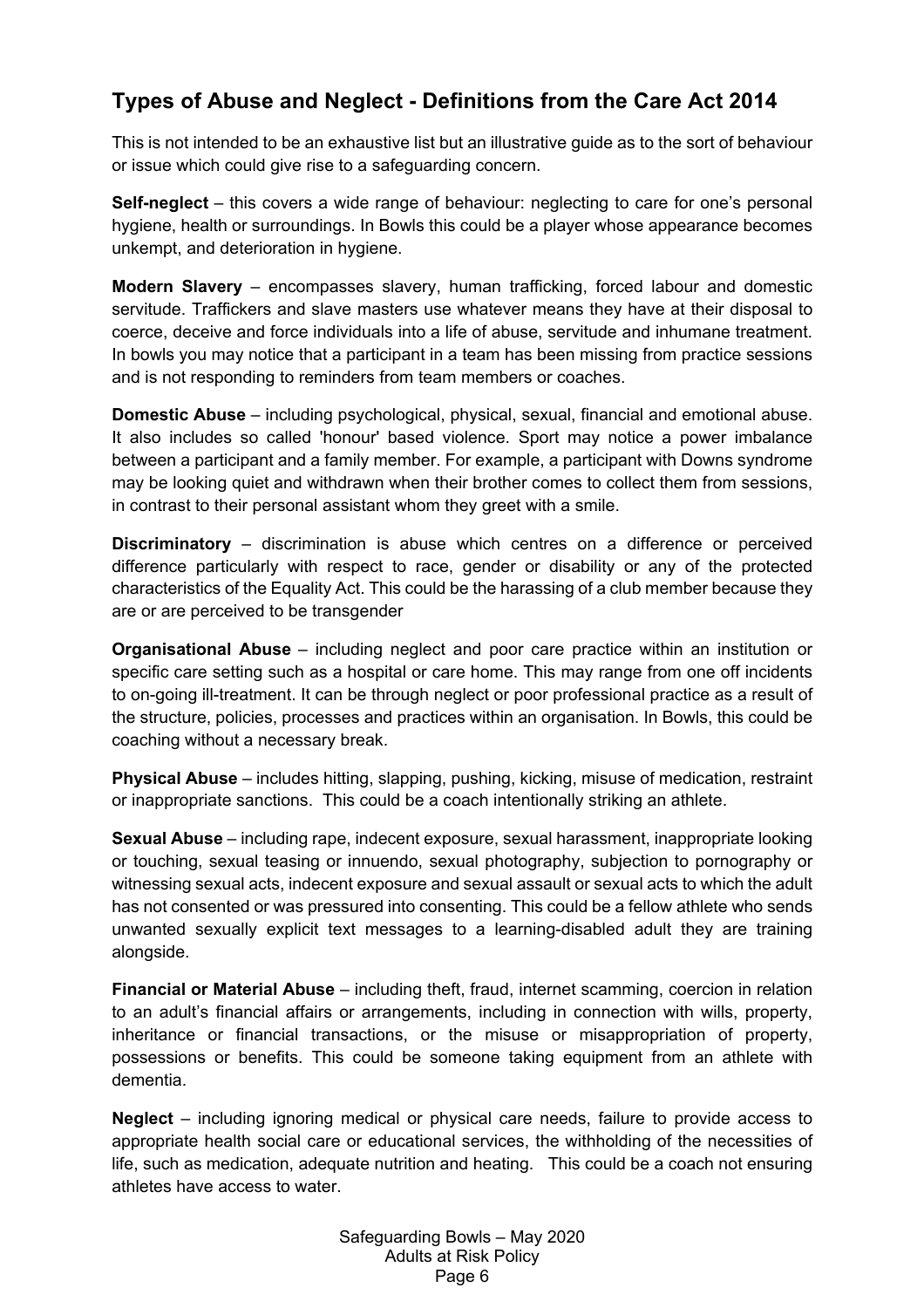**Emotional or Psychological Abuse** – this includes threats of harm or abandonment, deprivation of contact, humiliation, blaming, controlling, intimidation, coercion, harassment, verbal abuse, isolation or withdrawal from services or supportive networks. This could be an athlete threatening another athlete with physical harm and persistently blaming them for poor performance.

Not included in the Care Act 2014 but also relevant:

**Cyber Bullying** - cyber bullying occurs when someone repeatedly makes fun of another person online or repeatedly picks on another person through emails or text messages, or uses online forums with the intention of harming, damaging, humiliating or isolating another person. It can be used to carry out many different types of bullying (such as racist bullying, homophobic bullying, or bullying related to special educational needs and disabilities) but instead of the perpetrator carrying out the bullying face-to-face, they use technology as a means to do it.

**Forced Marriage** - forced marriage is a term used to describe a marriage in which one or both of the parties are married without their consent or against their will. A forced marriage differs from an arranged marriage, in which both parties' consent to the assistance of a third party in identifying a spouse. The Anti-social Behaviour, Crime and Policing Act 2014 make it a criminal offence to force someone to marry.

**Mate Crime** - a 'mate crime' as defined by the Safety Net Project is 'when vulnerable people are befriended by members of the community who go on to exploit and take advantage of them. It may not be an illegal act but still has a negative effect on the individual.' Mate Crime is carried out by someone the adult knows and often happens in private. In recent years there have been a number of Serious Case Reviews relating to people with a learning disability who were murdered or seriously harmed by people who purported to be their friend.

**Radicalisation** - the aim of radicalisation is to attract people to their reasoning, inspire new recruits and embed their extreme views and persuade vulnerable individuals of the legitimacy of their cause. This may be direct through a relationship, or through social media.

#### **Signs and indicators of abuse and neglect**

Abuse can take place in any context and by all manner of perpetrator. Abuse may be inflicted by anyone in the club who an athlete comes into contact with. Or club members, workers, volunteers or coaches may suspect that an athlete is being abused or neglected outside of the club setting. There are many signs and indicators that may suggest someone is being abused or neglected, these include but are not limited to:

- Unexplained bruises or injuries or lack of medical attention when an injury is present
- Person has belongings or money going missing
- Person is not attending / no longer enjoying their bowls sessions
- Someone losing or gaining weight / an unkempt appearance
- A change in the behaviour or confidence of a person
- They may self-harm
- They may have a fear of a particular group or individual
- They may tell you / another person they are being abused i.e. a disclosure
- Harassing of a club member because they are or are perceived to have protected characteristics.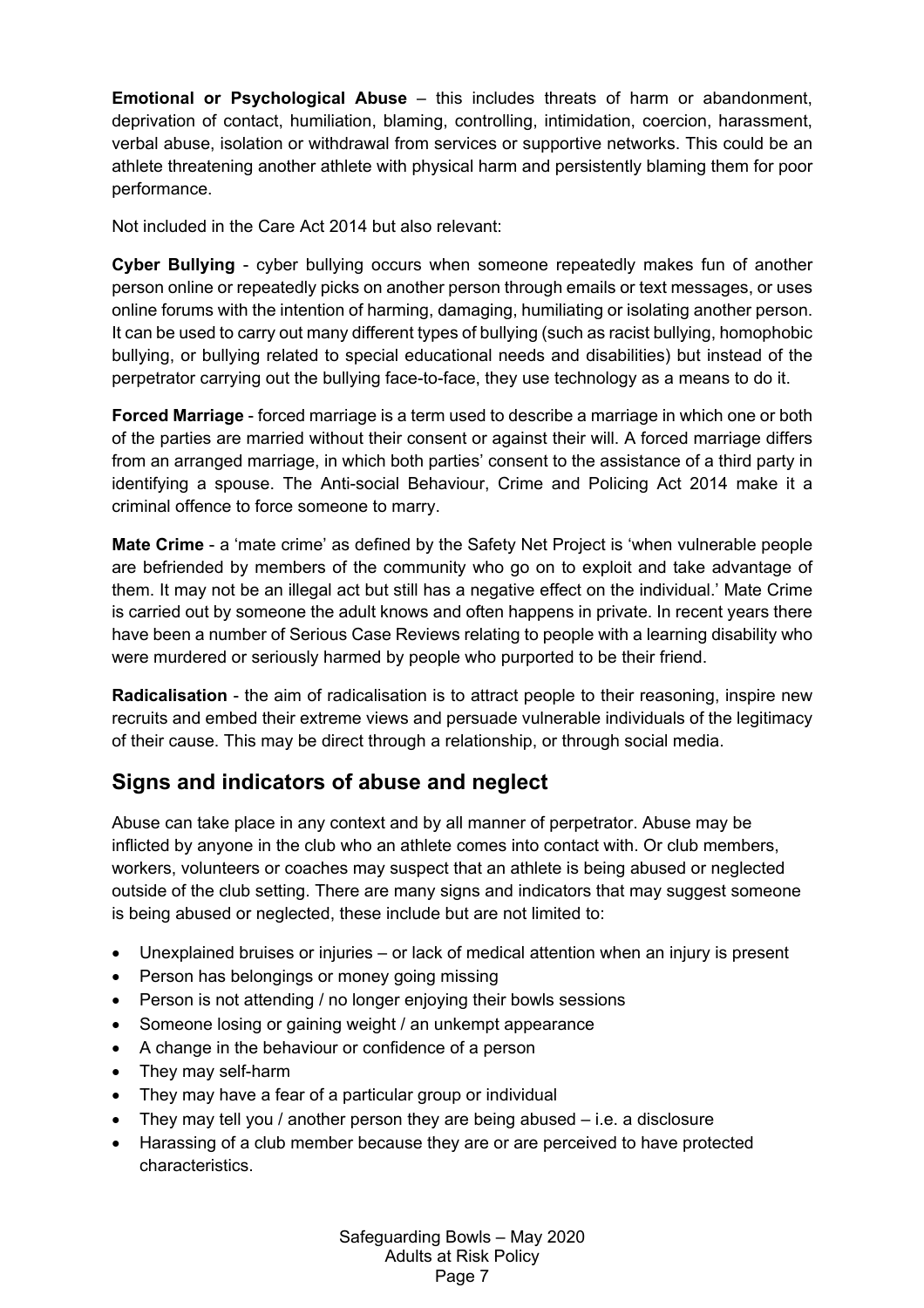- Not meeting the needs of the participant. E.g. this could be training without a necessary break.
- A coach intentionally striking an athlete.
- This could be a fellow athlete who sends unwanted sexually explicit text messages to an adult with learning disabilities they are training alongside.
- This could be an athlete threatening another athlete with physical harm and persistently blaming them for poor performance.

#### **What to do if you have a concern or someone raises concerns with you.**

- It is not your responsibility to decide whether or not an adult has been abused. It is however everyone's responsibility to respond to and report concerns.
- If you are concerned someone is in immediate danger, contact the police on 999 straight away. Where you suspect that a crime is being committed, you must involve the police.
- If you have concerns and or you are told about possible or alleged abuse, poor practice or wider welfare issues you must report this to the Club/County Safeguarding Officer.
- When raising your concern with the Club Safeguarding Officer, remember Making Safeguarding Personal. It is good practice to seek the adult's views on what they would like to happen next and to inform the adult you will be passing on your concern and it is important when considering your concern that you also ensure that keep the person informed about any decisions and action taken about them and always consider their needs and wishes.

#### **How to respond to a concern**

- Make a note of your concerns.
- Make a note of what the person has said using his or her own words as soon as practicable. Complete an Incident Form and submit to the Club/County Safeguarding Officer.
- Discuss your safeguarding concerns with the adult, obtain their view of what they would like to happen, but inform them it's your duty to pass on your concerns to your Club/County Safeguarding Officer.
- Describe the circumstances in which the disclosure came about.
- Take care to distinguish between fact, observation, allegation and opinion. It is important that the information you have is accurate.
- Be mindful of the need to be confidential at all times, this information must only be shared with your Club/County Safeguarding Officer and others on a need to know basis.
- If the matter is urgent and relates to the immediate safety of an adult at risk, then contact the emergency services immediately.
- The Club/County Safeguarding Officer to then inform the NGB Safeguarding Officer.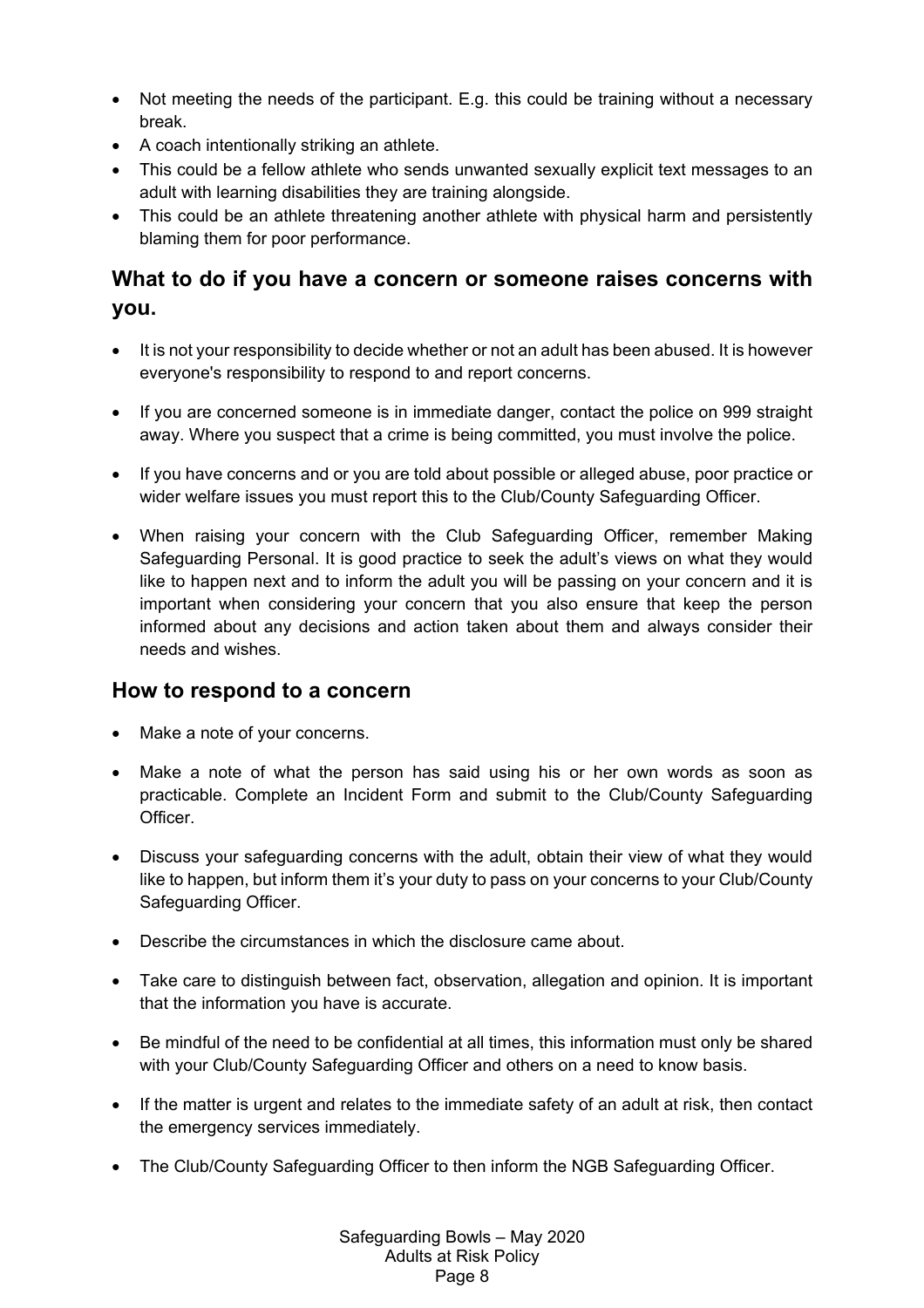#### **Safeguarding Adults Flowchart**

Dealing with Concerns., Suspicions or Disclosure



Remember to involve the adult at risk throughout the process wherever possible and gain consent for any referrals to social care if the person has capacity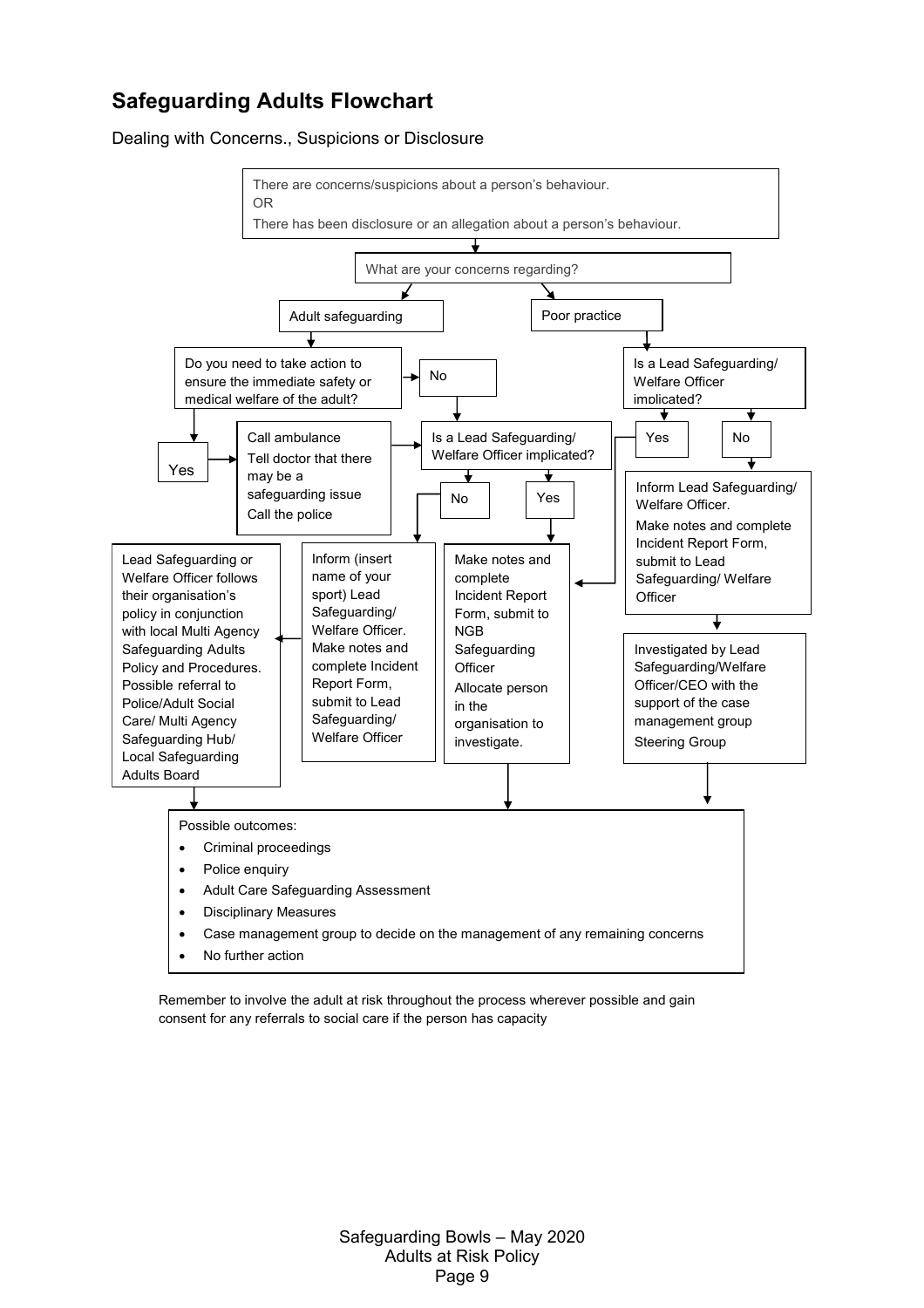#### **Roles and responsibilities of those within bowls**

The Bowls Development Alliance is committed to having the following in place:

A Lead Safeguarding Officer to produce and disseminate guidance and resources to support the policy and procedures.

A clear line of accountability within the organisation for work on promoting the welfare of all adults.

Procedures for dealing with allegations of abuse or poor practice against Clubs, Counties, members of staff and volunteers.

A Case Management Group that effectively deals with issues, manages concerns and refers to a disciplinary panel where necessary (i.e. where concerns arise about the behaviour of someone within (insert name of your organisation).

A Disciplinary Panel as required for a given incident, if appropriate and should a threshold be met.

Arrangements to work effectively with other organisations to safeguard and promote the welfare of adults, including arrangements for sharing information.

Appropriate whistle blowing procedures and an open and inclusive culture that enables safeguarding and equality and diversity issues to be addressed.

Clear codes of conduct are in place for coaches, participants, officials, spectators and other relevant individuals.

#### **Good practice, poor practice and abuse**

It can be difficult to distinguish poor practice from abuse, whether intentional or accidental.

It is not the responsibility of any individual involved in (insert name of your organisation) to make judgements regarding whether or not abuse is taking place, however, all (insert name of your organisation) personnel have the responsibility to recognise and identify poor practice and potential abuse, and act on this if they have concerns.

#### **Good practice**

- Adopt and endorse the Coaches Codes of Conduct.
- Have completed a course in basic awareness in working with and safeguarding Adults.

Everyone should:

- Aim to make the experience of bowls fun and enjoyable.
- Promote fairness and playing by the rules.
- Not tolerate the use of prohibited or illegal substances.
- Treat all adults equally and preserve their dignity; this includes giving more and less talented members of a group similar attention, time and respect.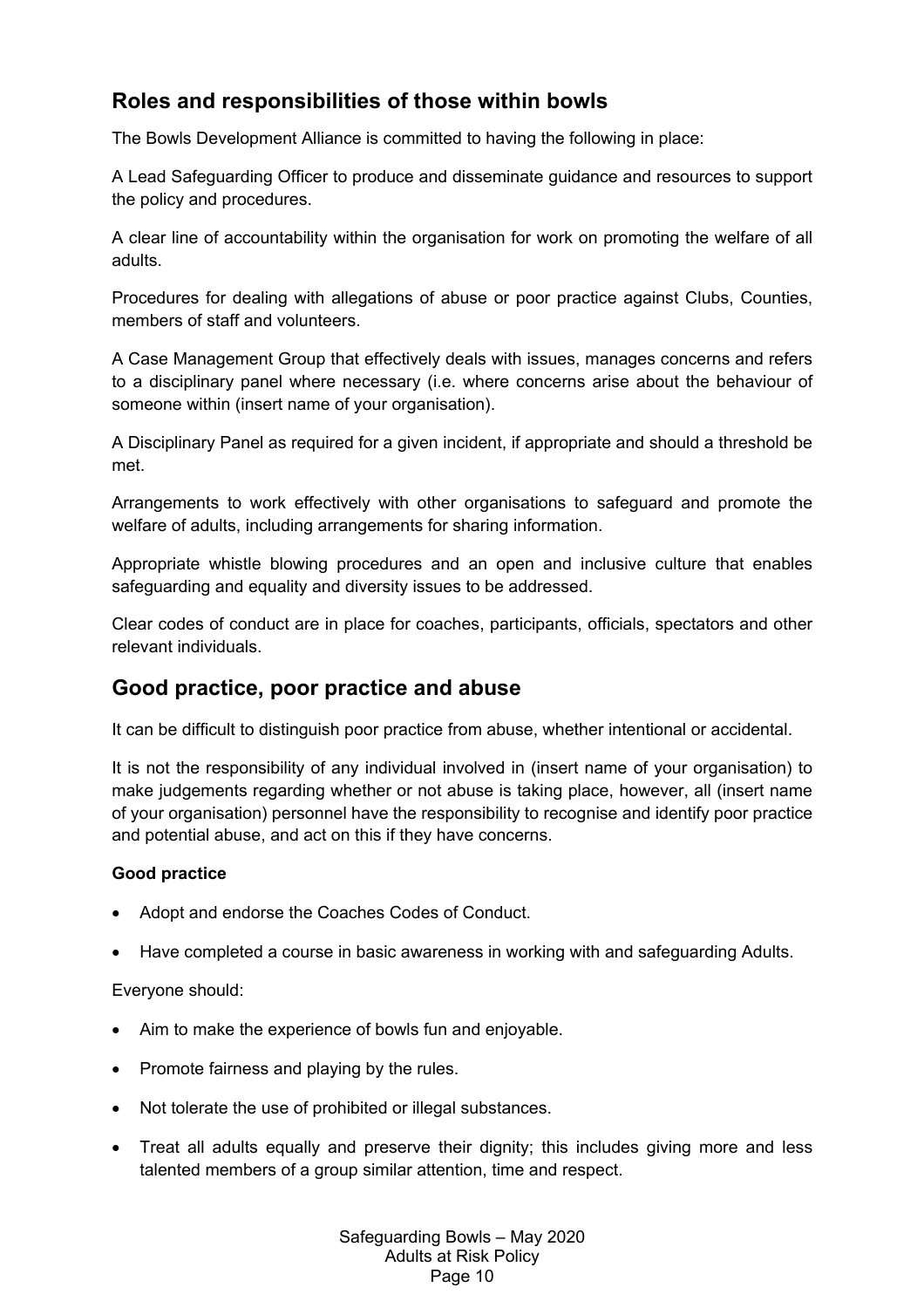## **Consent and Information Sharing**

Workers and volunteers within sports and physical activity organisations should always share safeguarding concerns in line with their organisation's policy, usually with their safeguarding lead or welfare officer in the first instance, except in emergency situations. As long as it does not increase the risk to the individual, the worker or volunteer should explain to them that it is their duty to share their concern with their safeguarding lead or welfare officer.

The safeguarding lead or welfare officer will then consider the situation and plan the actions that need to be taken, in conjunction with the adult at risk and in line with the organisation's policy and procedures and local safeguarding adults board policy and procedures.

To make an adult safeguarding referral you need to call the local safeguarding adults' team. This may be part of a MASH (Multi-Agency Safeguarding Hub). A conversation can be had with the safeguarding adults' team without disclosing the identity of the person in the first instance. If it is thought that a referral needs to be made to the safeguarding adults' team, consent should be sought where possible from the adult at risk.

Individuals may not give their consent to the sharing of safeguarding information with the safeguarding adult's team for a number of reasons. Reassurance, appropriate support and revisiting the issues at another time may help to change their view on whether it is best to share information.

If they still do not consent, then their wishes should usually be respected. However, there are circumstances where information can be shared without consent such as when the adult does not have the capacity to consent, it is in the public interest because it may affect other people or a serious crime has been committed. This should always be discussed with your safeguarding lead and the local authority safeguarding adults' team.

If someone does not want you to share information outside of the organisation or you do not have consent to share the information, ask yourself the following questions:

- Is the adult placing themselves at further risk of harm?
- Is someone else likely to get hurt?
- Has a criminal offence occurred? This includes theft or burglary of items, physical abuse, sexual abuse, forced to give extra money for lessons (financial abuse) or harassment.
- Is there suspicion that a crime has occurred?

If the answer to any of the questions above is 'yes' - then you can share without consent and need to share the information.

When sharing information there are seven Golden Rules that should always be followed.

- 1. Seek advice if in any doubt
- 2. Be transparent The Data Protection Act (DPA) is not a barrier to sharing information but to ensure that personal information is shared appropriately; except in circumstances where by doing so places the person at significant risk of harm.
- 3. Consider the public interest Base all decisions to share information on the safety and well-being of that person or others that may be affected by their actions.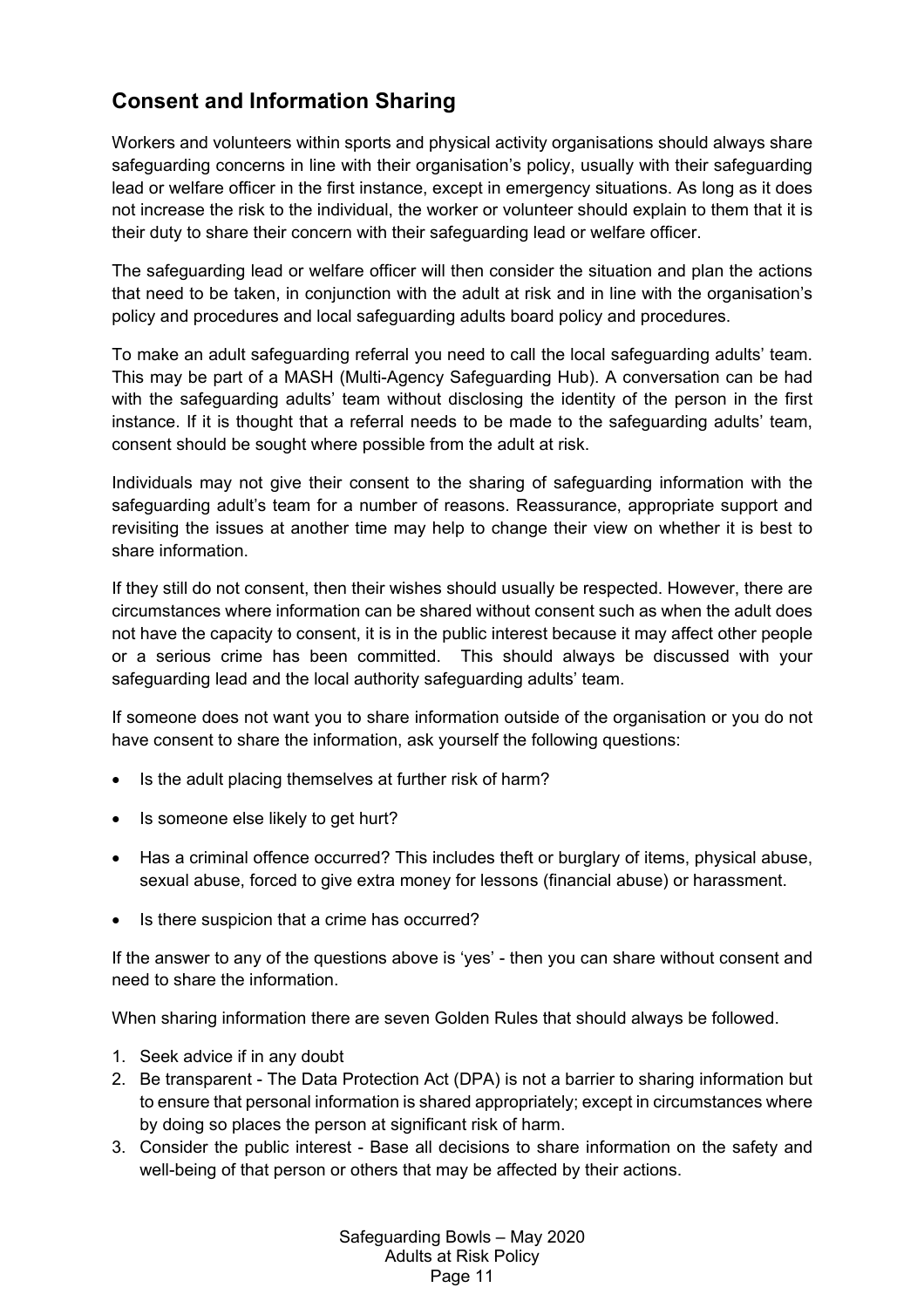- 4. Share with consent where appropriate Where possible, respond to the wishes of those who do not consent to share confidential information. You may still share information without consent, if this is in the public interest.
- 5. Keep a record Record your decision and reasons to share or not share information.
- 6. Accurate, necessary, proportionate, relevant and secure Ensure all information shared is accurate, up to date; necessary and share with only those who need to have it.
- 7. Remember the purpose of the Data Protection Act (DPA) is to ensure personal information is shared appropriately, except in circumstances whereby doing so may place the person or others at significant harm.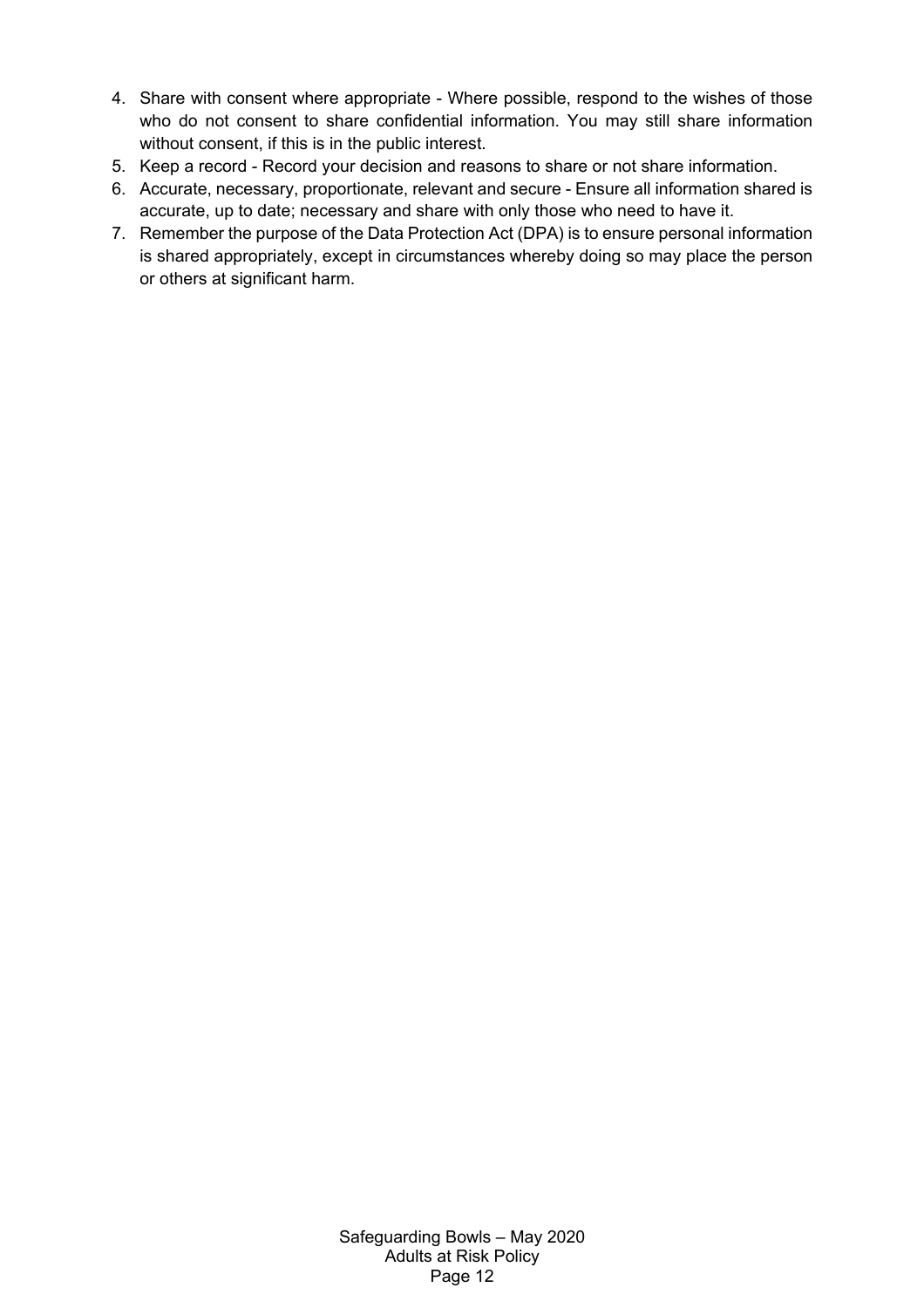## **Further information**

Policies, procedures and supporting information relating to this Policy are available on the Safeguarding Bowls website: www.safeguardingbowls.org

The Safeguarding Bowls Group consists of:

| <b>BDA</b>   | <b>Susan Cooper</b> | susan@playbowls.org           |
|--------------|---------------------|-------------------------------|
| <b>BE</b>    | Alistair Hollis     | alistair@bowlsengland.com     |
| EBF          | Jeanette Murphy     | jeanette@murphys.karoo.co.uk  |
| EIBA         | Joanne Shore        | joanneshore@eiba.co.uk        |
| <b>ESMBA</b> | Lynn Dean           | lynn@esmba.co.uk              |
| <b>BCGBA</b> | Paul Ashmore        | paulashmore2011@hotmail.co.uk |

#### **Training**

It is important that anyone who is involved in safeguarding should develop their awareness of the subject. It is recommended that they attend training relevant to their role.

#### **Sports coach UK (3-hours course).**

This course provides a basic understanding and awareness of safeguarding and is recommended for bowls coaches and Club Safeguarding Officers/Volunteers as an introduction to safeguarding.

It is available through your local Active Sport Partnership and is open to all sports. To find a course near you www.activepartnerships.org/active-partnerships

#### **Safeguarding in Bowls 'Time to Listen' (4 hours – Coach Bowls)**.

This is a bowls-specific workshop designed to support Club Safeguarding Officers. The workshop uses easy to follow, practical, bowls-related examples and case studies to enables attendees to fully understand their role in the club, and how they can effectively safeguard young people in their care. The course has been developed by the Child Protection in Sport Unit of the NSPCC and administered by Coach Bowls.

#### **Adults Safeguarding in Bowls –** 3hr course.

This module is aimed at those clubs who have predominately adult only members. It focuses on ensuring Club Safeguarding Officers/Volunteers understand their role in safeguarding adults and in particular those adults who may be at risk.

For more information go to www.safeguardingbowls.org/training.htmIf your club/county would like a course in your area please call Adam Durnin on 01926 334609.